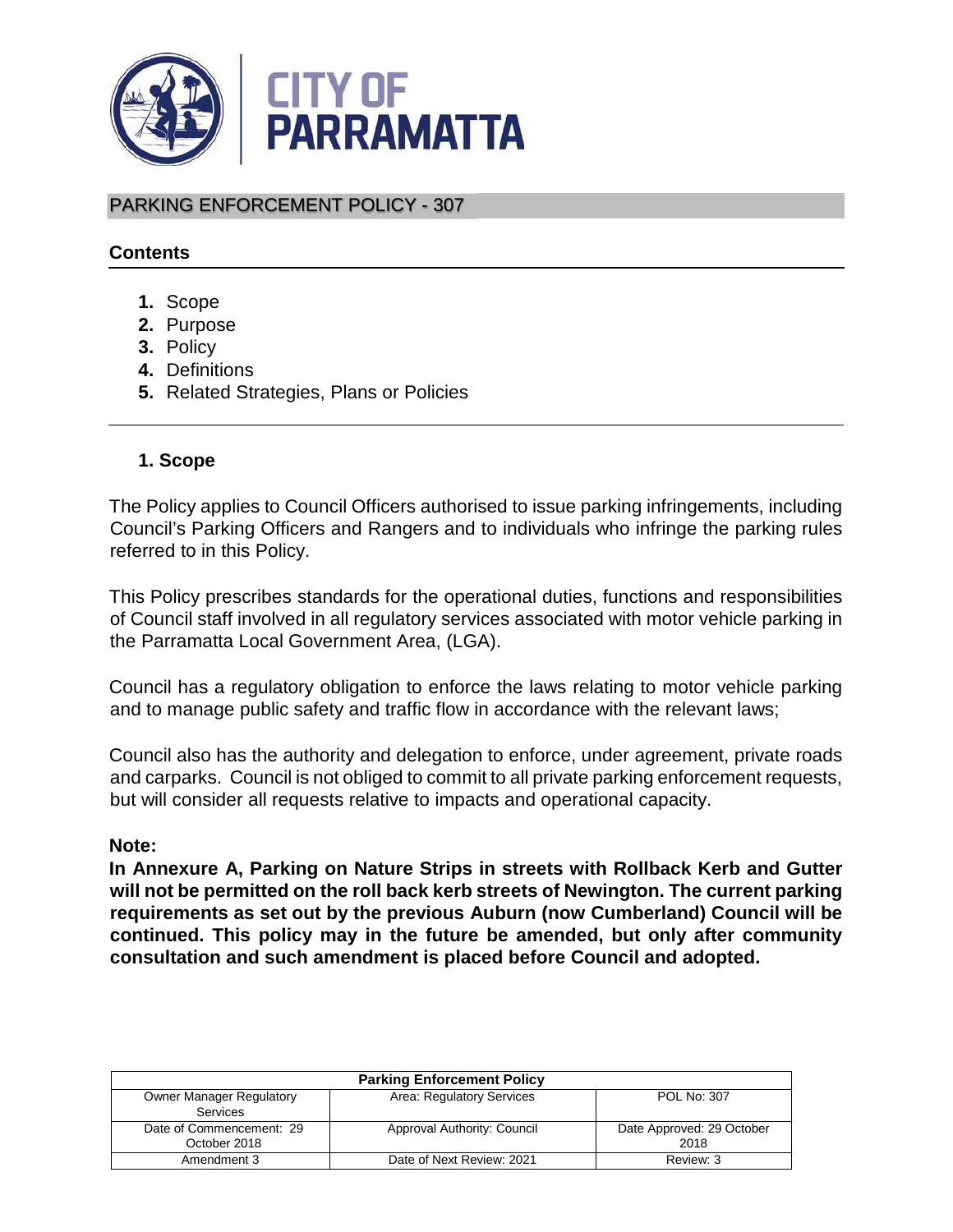

### **2. Purpose**

2.1 The purpose of this Policy is to set out a framework for the manner in which motor vehicle parking arrangements within the Parramatta local government area will be regulated under the laws relating to motor vehicle parking.

This Policy establishes clear and lawful guidelines for:

- enforcement of parking restriction to ensure consistent application of the laws relating to motor vehicle parking
- documenting enforcement practices utilised by Ranger and Parking Service Officers to detect illegal parking offences and for the issuing of infringement notices
- processes for the consideration of representations concerning PINs issued for parking offences
- the general standards of behaviour of Council staff involved in parking enforcement.

## **3. Policy**

### **3.1 General**

Council's Ranger and Parking Services are responsible for the administration of motor vehicles parking in the City of Parramatta Local Government Area (LGA) in accordance with the laws relating to motor vehicle parking.

Council is committed to working with its stakeholders to ensure the long term strategic management of the current and future traffic flow within of the City of Parramatta.

Efficient and effective parking regulation relies heavily on systematic presence of Council's Parking Officers (PO) and Rangers. Consistency in enforcement is the key component in an effective service. POs are required to practice a number of methods to manage parking and the related legislation. They include: - education, warnings, cautions, issuing of PINs and submission of reports to the Roads and Maritime Services (RMS).

| <b>Parking Enforcement Policy</b>                  |                             |                                   |  |
|----------------------------------------------------|-----------------------------|-----------------------------------|--|
| <b>Owner Manager Regulatory</b><br><b>Services</b> | Area: Regulatory Services   | POL No: 307                       |  |
| Date of Commencement: 29<br>October 2018           | Approval Authority: Council | Date Approved: 29 October<br>2018 |  |
| Amendment 3                                        | Date of Next Review: 2021   | Review: 3                         |  |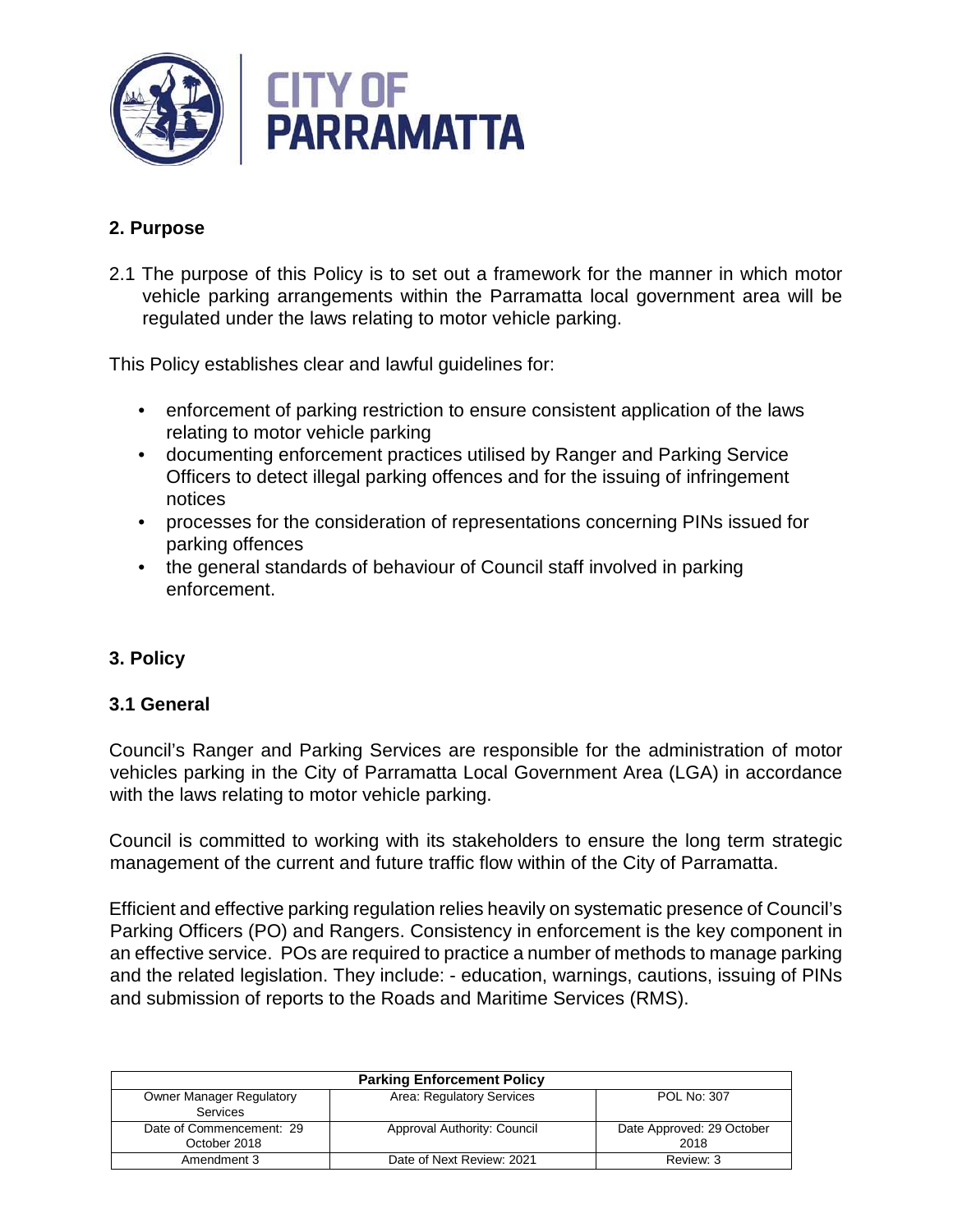

Where a PO observes a motor vehicle parked in an illegal position, a dangerous position or both, they may issue a PIN and if possible locate the driver and instruct them to move the motor vehicle immediately. Motor vehicles parked illegally in a Red or School Zone will not be afforded any discretion if it is clear that an offence has been committed. Illegal parking in these high risk areas may place a member of the public in danger or adversely affect the flow of traffic.

A PO may not cancel a PIN if they have commenced recording details on the notice without adequate justification.

The onus to comply with current parking rules and regulations lies solely with each driver of a motor vehicle in NSW.

### **3.2 Discretion**

A PO may exercise discretion in determining whether or not to issue a PIN as a result of contravention of the laws relating motor vehicle parking. This discretion is personal to each PO based on the individual circumstances of each limited and potential illegality.

Council requires that each PO have regard to this Policy in determining how to exercise that discretion.

Appendix B to this Policy sets out guidelines to assist POs in the determining how to exercise their discretion.

### **3.3 Surveillance Types**

POs & Rangers can undertake high visibility and low visibility surveillance to ensure compliance with the laws relating to motor vehicle parking. This surveillance may take the following forms:

- **Covert operations** Covert surveillance operations will only be conducted with Council's prior approval (given by unit manager or above).
- **High visibility surveillance** This kind of surveillance involves activities where POs and Rangers are clearly visible in full uniform for all motorists and members of the public to see.

| <b>Parking Enforcement Policy</b> |                             |                           |  |
|-----------------------------------|-----------------------------|---------------------------|--|
| <b>Owner Manager Regulatory</b>   | Area: Regulatory Services   | POL No: 307               |  |
| Services                          |                             |                           |  |
| Date of Commencement: 29          | Approval Authority: Council | Date Approved: 29 October |  |
| October 2018                      |                             | 2018                      |  |
| Amendment 3                       | Date of Next Review: 2021   | Review: 3                 |  |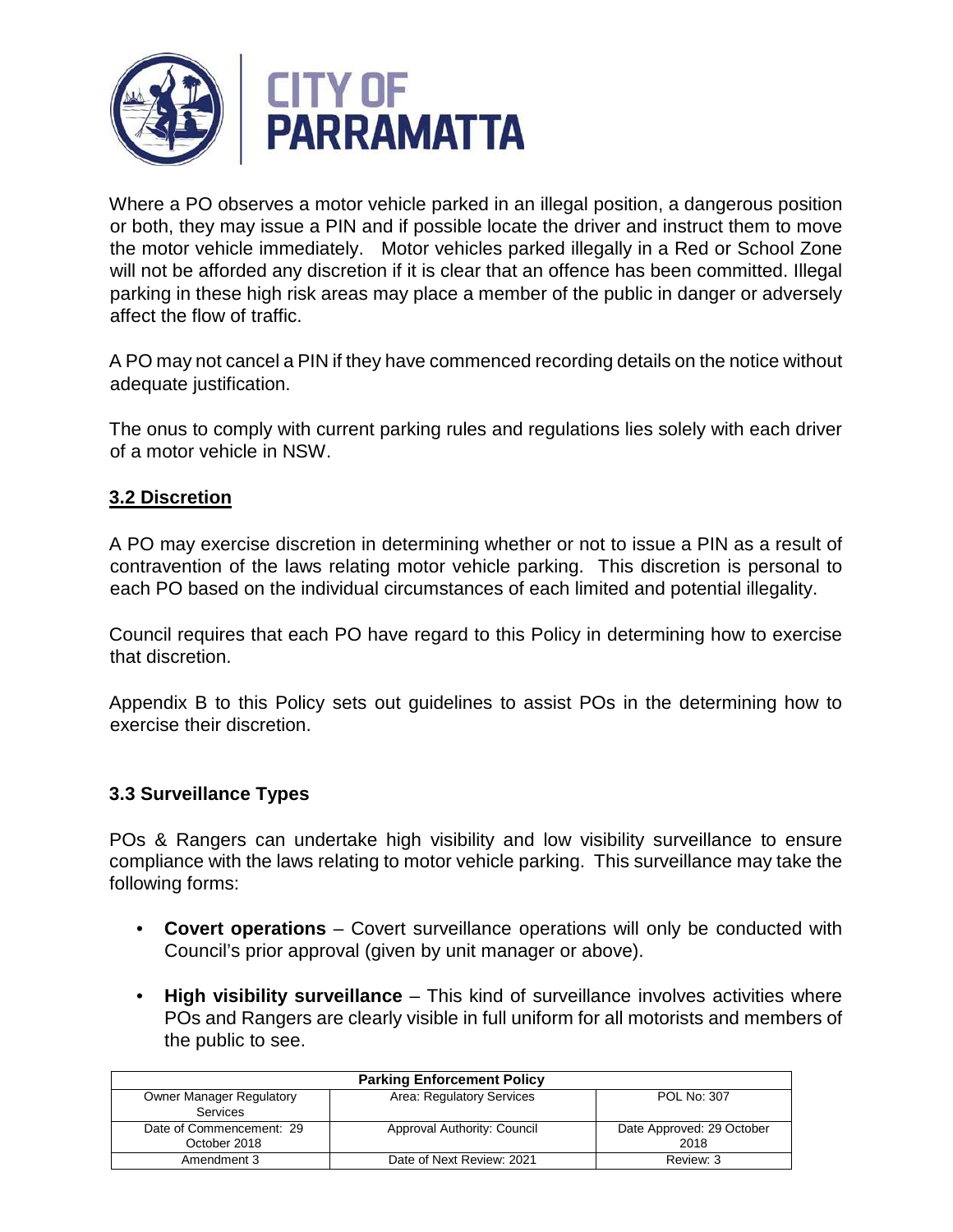

**Low visibility surveillance** – This kind of surveillance involves activities where POs and Rangers may not be clearly visible. All POs observing and recording illegal parking offences must be in full uniform and comply with the applicable Road Rules at all times.

# **3.4 Standard Operating Procedures**

PO and Rangers are required to observe Council's Standard Operating Procedures in the performance their duties as outlined in Appendix C to this Policy. In addition, and for the purposes of this Policy, POs and Rangers:

- a) Are to be appropriately attired in full uniform when conducting parking patrols.
- b) Should place PINs in a conspicuous location, usually on the windscreen.
- c) Should use Mark Mode and/or Valve Stemming in the first instance to record vehicle parking positons
- d) If operational needs require tyre markings these are to be placed on the tread of the tyre only, not on the wall of the tyre.
- e) PINs are not to be issued unless all signs are clear and visible and all motor vehicle tyres are inflated.
- f) May allow a period of 10 minutes as a courtesy in circumstances where the relevant parking time restriction is greater than 15 minutes.
- g) May allow a period of 5 minutes as a courtesy in circumstances where the relevant parking time restriction is greater than 5 minutes but not greater than 15 minutes.
- h) In areas serviced by parking ticket kiosks, POs and Rangers must ensure that the parking meter is functional and may allow a period of 10 minutes as a courtesy for expired tickets.

# **3.5 Photographs**

- 3.5.1 To ensure that appropriate evidence is collected, POs and Rangers are permitted to take photographs of vehicles where they intend to issue a PIN. Photographs should where possible be taken first and then the details of the offence and vehicle recorded to issue the PIN.
- 3.5.2 Copies of photographs may be obtained by the person to whom the infringement is issued, subject to payment of the relevant fee.

| <b>Parking Enforcement Policy</b>                  |                             |                                   |  |
|----------------------------------------------------|-----------------------------|-----------------------------------|--|
| <b>Owner Manager Regulatory</b><br><b>Services</b> | Area: Regulatory Services   | POL No: 307                       |  |
| Date of Commencement: 29<br>October 2018           | Approval Authority: Council | Date Approved: 29 October<br>2018 |  |
| Amendment 3                                        | Date of Next Review: 2021   | Review: 3                         |  |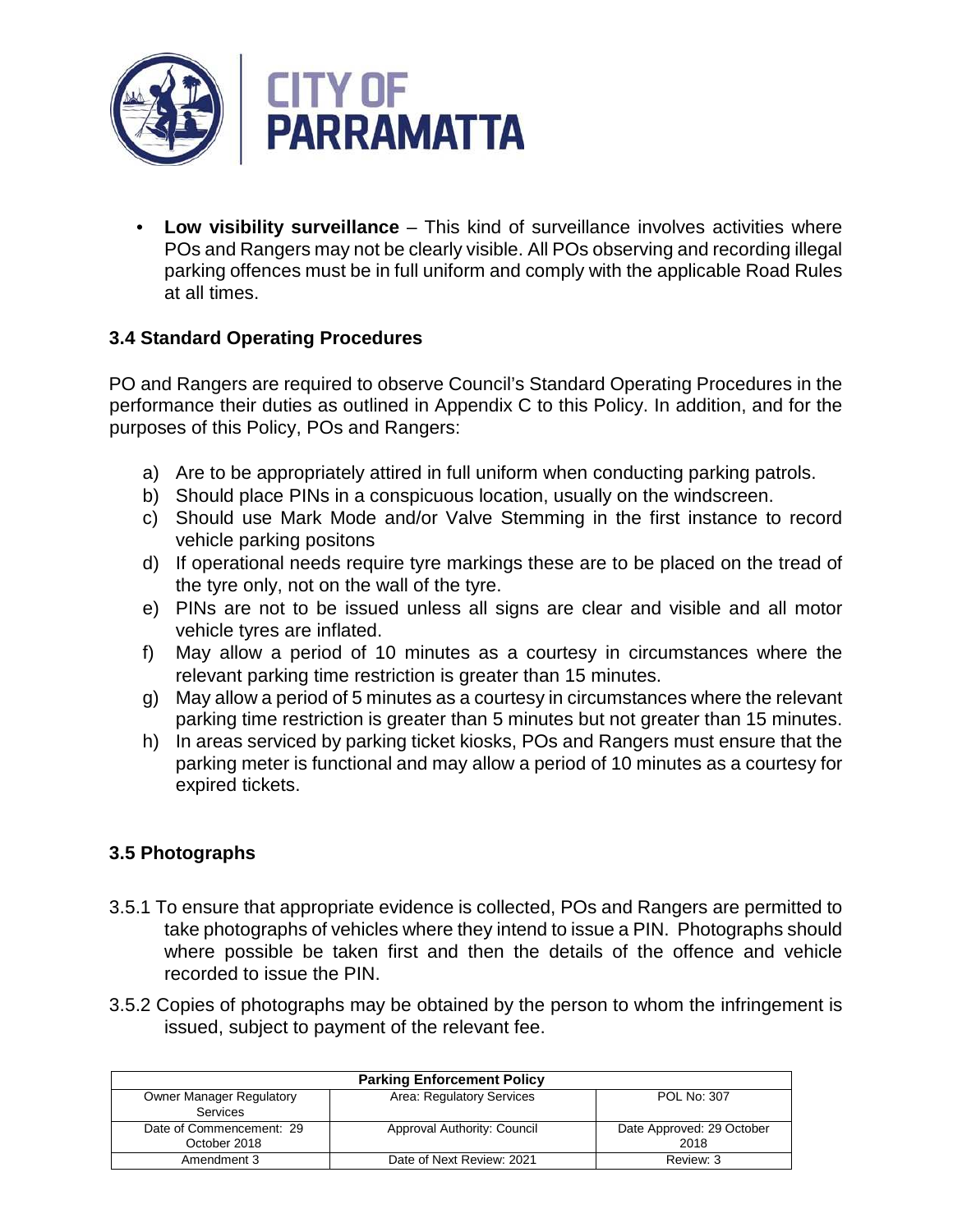

- 3.5.3 Where possible the POs and Rangers should attempt to issue the fine by placing the PIN on the motor vehicle or handing the PIN to the person who they reasonably consider to be the owner or driver of the motor vehicle. The PIN may be sent via the post to the motor vehicle owner under the following circumstances:
	- a) The PO or Ranger observes a motor vehicle stop and illegally park in a red zone and then drives away.
	- b) The PO or Ranger cannot find a legal parking space to stop and issue the PIN.
	- c) The PO or Ranger forms the opinion that it would be unsafe to issue the PIN in the normal manner.
	- d) The PO or Ranger forms the opinion that it would be inappropriate to issue the PIN in the normal manner because of the prevailing weather conditions.

## **3.6 Behaviour Standards**

- 3.6.1 Upon their appointment each PO and Ranger is required to be trained to understand and comply with Council's Code of Conduct and the Standard Operating Procedures.
- 3.6.2 It is expected that POs and Rangers will:
	- a) Be courteous, polite, fair and equitable, diligent and demonstrate behaviour above reproach at all times.
	- b) Apply the 'benefit of the doubt' principle. This involves issuing a caution if there is any doubt as to whether an offence has been committed.
	- c) Observe and obey the Road Rules at all times; except in the case of an emergency or where non-compliance was necessary in the interests of public safety.
	- d) Understand that people may become upset when issued with a PIN for an illegal parking offence. POs must not verbally abuse, threaten or assault any member of the public. POs must report to their supervisor (and if they consider appropriate the Police) any verbal abuse directed to them, threats they receive or assault they suffer in accordance with Council's Regulatory Services Critical Incident Reporting Procedure.
	- e) Act as ambassadors for our organisation and the community.

| <b>Parking Enforcement Policy</b> |                             |                           |  |
|-----------------------------------|-----------------------------|---------------------------|--|
| <b>Owner Manager Regulatory</b>   | Area: Regulatory Services   | POL No: 307               |  |
| Services                          |                             |                           |  |
| Date of Commencement: 29          | Approval Authority: Council | Date Approved: 29 October |  |
| October 2018                      |                             | 2018                      |  |
| Amendment 3                       | Date of Next Review: 2021   | Review: 3                 |  |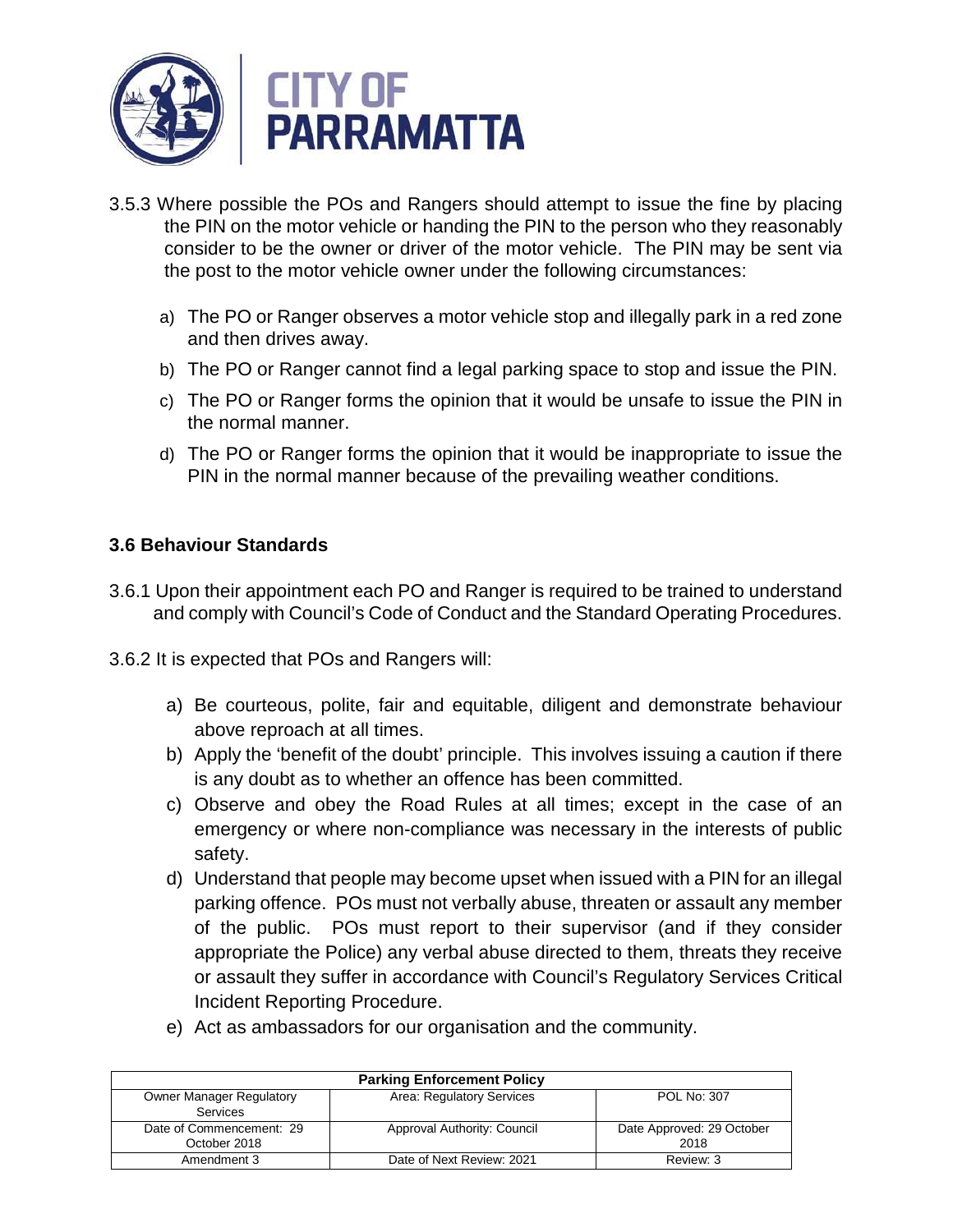

# **3.7 Parking Programs**

- 3.7.1 POs and Rangers will undertake a range of activities to address illegal parking in addition to patrolling on street and off street parking areas. From time to time Council will conduct programs to target specific illegal parking behaviour and the methods of monitoring parking breaches. These programs include;
	- **a) Mobility Parking Scheme Program**  This program seeks to manage mobility parking and to stop the misuse of permits issued to facilitate easier parking for persons with disabilities.
	- **b) School Safety Program** This program seeks to discourage illegal parking in School Zones to ensure the safety of children.
	- **c) Complaint Based Program** This program seeks to aid the investigation of parking related complaints

Further information concerning parking programs appears in Appendix A.

## **3.8 Parking Infringement Review Process**

3.8.1 Representations in regards to Parking Infringement Notices issued by Council officers must be directed to Revenue NSW which is a State Government agency that undertakes the recovery of debts including parking infringements issued by Council. The postal address Revenue NSW is:

> Revenue NSW PO Box 786 Strawberry Hills NSW 2012

The online address is https://www.revenue.nsw.gov.au/fines/pn/review

3.8.2 Revenue NSW has a procedure that governs the consideration of representations made in respect of debts that Revenue NSW is recovering. Revenue NSW publishes guidelines that outline the manner in which Revenue NSW will undertake the consideration of representations and review of request received in respect of any debt

| <b>Parking Enforcement Policy</b>                  |                             |                                   |  |
|----------------------------------------------------|-----------------------------|-----------------------------------|--|
| <b>Owner Manager Regulatory</b><br><b>Services</b> | Area: Regulatory Services   | POL No: 307                       |  |
| Date of Commencement: 29<br>October 2018           | Approval Authority: Council | Date Approved: 29 October<br>2018 |  |
| Amendment 3                                        | Date of Next Review: 2021   | Review: 3                         |  |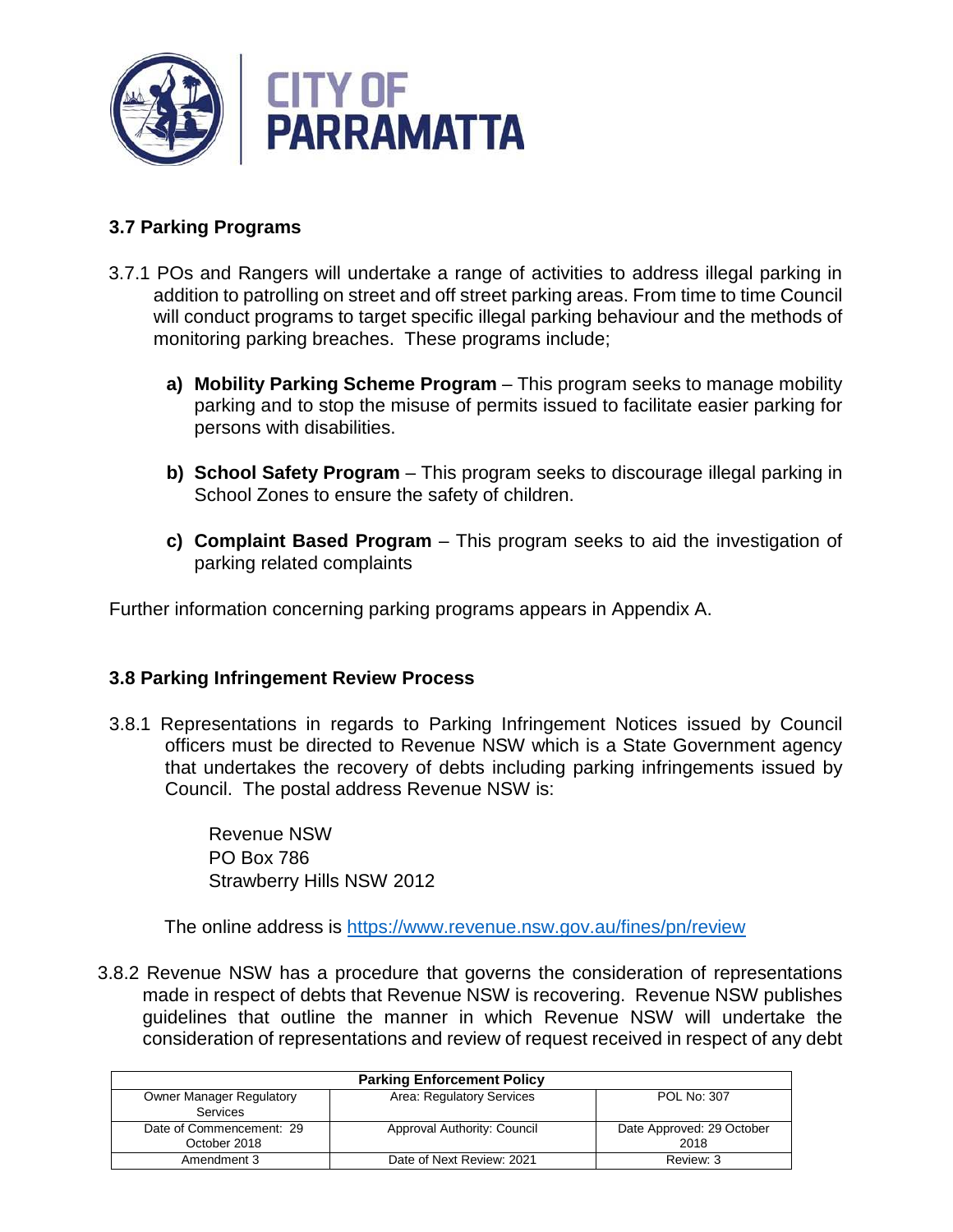

that Revenue NSW is pursuing. These guidelines can be viewed on Revenue NSW website www.revenue.nsw.gov.au or by contacting Revenue NSW on 1300 138 118.

3.8.3 In general terms, Revenue NSW procedure involves:

- a) Assessment as to whether the PIN was issued lawfully.
- b) Assessment of representations against the Attorney General guidelines which to determine if the PIN is to stand or whether to issue a caution.
- c) Notification to the person making the request of its determination.
- d) If the SDRO determines that the relevant PIN was not lawfully issued, it recommends to the issuing authority that the PIN be withdrawn and notifies the person making the request of its determination.
- e) If the SDRO determines that the relevant PIN was lawfully issued, it notifies the person making the determination.
- f) Upon a determination of "Penalty to Stand" persons may elect to either:
	- i. Pay the PIN, or
	- ii. Challenge the PIN before the Court.

## **4 Definitions**

In this Policy, unless the context otherwise requires:

**Parking Officer/Ranger** means any member of Council staff who hold this position or any equivalent position that is responsible for the enforcement of the laws relating to motor vehicle parking.

**PIN** means a penalty infringement notice issued under the laws relating to motor vehicle parking as a result of the contravention of those laws.

**Policy** means this document

**Red Zone** means parking signs that are red with white writing or white signs with symbols. These signs are used in high risk areas and include; No Stopping No Parking and bus zones. (Further information about these signs can be found in the Road Rules 2014.)

| <b>Parking Enforcement Policy</b>                  |                             |                                   |  |
|----------------------------------------------------|-----------------------------|-----------------------------------|--|
| <b>Owner Manager Regulatory</b><br><b>Services</b> | Area: Regulatory Services   | POL No: 307                       |  |
| Date of Commencement: 29<br>October 2018           | Approval Authority: Council | Date Approved: 29 October<br>2018 |  |
| Amendment 3                                        | Date of Next Review: 2021   | Review: 3                         |  |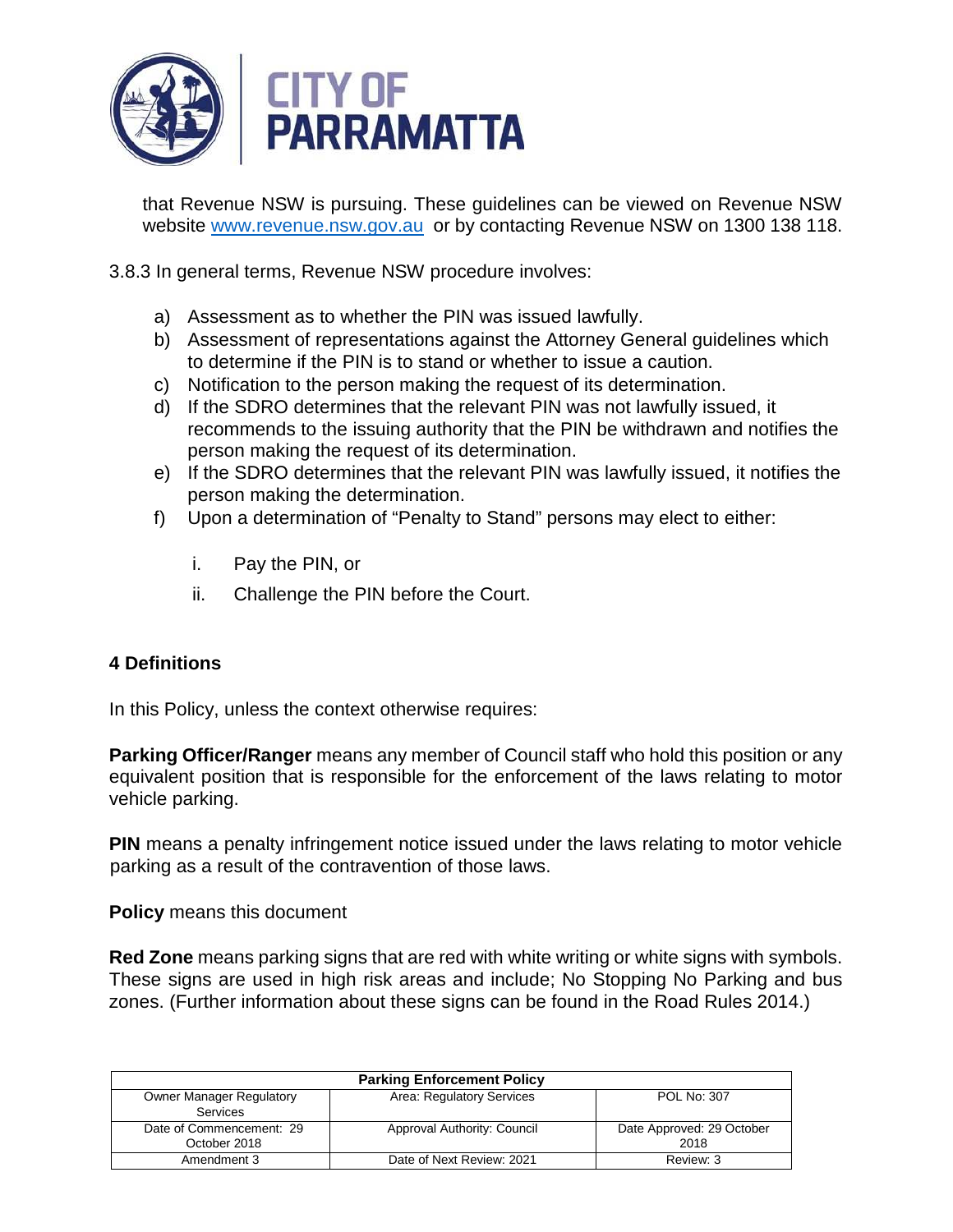

**SEINS** means the Self Enforcing Infringement Notice System. Revenue NSW online training relevant to the use (issuing) of Penalty Infringement Notices.

### **School Zone** means:

- (a) if there is a school zone sign and an end school zone sign, or a speed limit sign with a different number on the sign, on a road and there is no intersection on the length of road between the signs, that length of road; or
- (b) if there is a school zone sign on a road that ends in a dead end and there is no intersection, nor a sign mentioned in paragraph (a), on the length of road beginning at the sign and ending at the dead end, that length of road.

**Standard Operating Procedures** means the operating procedures that apply from time to time to the performance by POs and Rangers of their duties. Appendix C to this Policy contains the Standard Operating Procedures current as the date of adoption of this Policy.

**Valve Stemming** means the process by which the position of a vehicles wheels is recorded by identifying and noting the valve stem position on each wheel which is recorded on first inspection in timed parking zones. Upon returning to inspect the vehicle the position of the valve stem is inspected to determine if the wheels are still in the same position as first recorded.

**Mark Mode** means the process by which number plates are recorded in an Officers mobile device to indicate the vehicle is parked within a time limited parking area within the LGA.

**Mobile Device** means the device used to issue PIN's and cautions and record evidence related to those enforcement actions.

**Marking** means the process of applying crayon, chalk or any similar substance by Rangers and/or Parking Officers for any purpose connected with the enforcement of any of the provisions of any Act or any statutory rule made under any Act.

| <b>Parking Enforcement Policy</b> |                             |                           |  |
|-----------------------------------|-----------------------------|---------------------------|--|
| <b>Owner Manager Regulatory</b>   | Area: Regulatory Services   | POL No: 307               |  |
| Services                          |                             |                           |  |
| Date of Commencement: 29          | Approval Authority: Council | Date Approved: 29 October |  |
| October 2018                      |                             | 2018                      |  |
| Amendment 3                       | Date of Next Review: 2021   | Review: 3                 |  |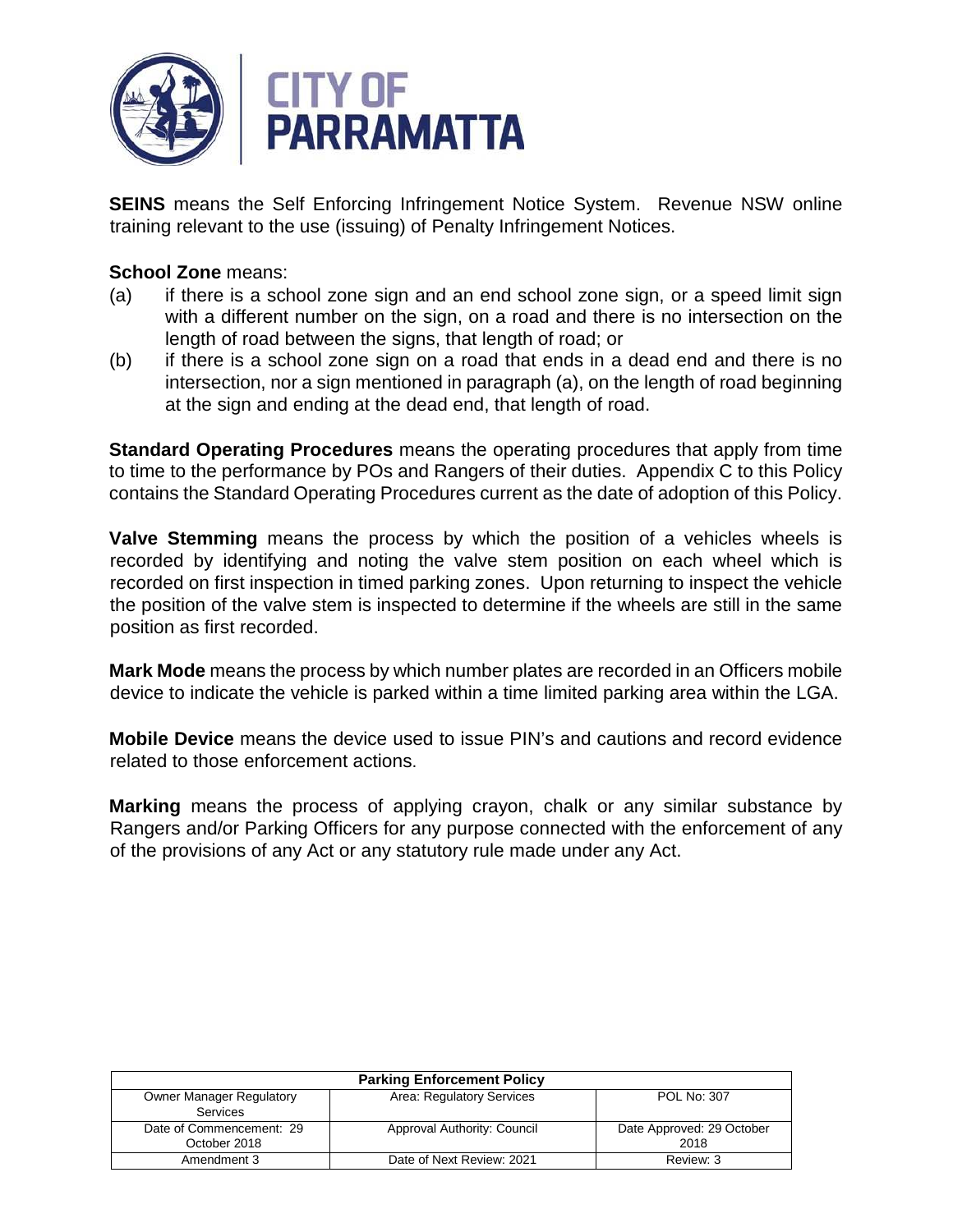

# **5. Related Legislation, Plans or Policies**

The laws relating to motor vehicle parking include the following legislation

- Roads Act 1993
- Road Rules 2014
- The Road Transport Act 2013
- Road Transport (General) Regulations 2013
- Local Government Act 1993

Council's plans and policies that are related to this Policy include:

- Regulatory Services Enforcement Policy
- Code of Conduct Policy

## **History**

Adopted by Council 27 April 2010 Minute Number 11420.

#### **Owner**

Manager Regulatory Services

#### **Review**

| <b>Version</b> | Date Adopted                   | <b>Date Superseded</b> |
|----------------|--------------------------------|------------------------|
|                | 27 <sup>th</sup> April 2010    |                        |
|                | 4 <sup>th</sup> September 2017 |                        |
|                | 29th October 2018              |                        |

| <b>REFERENCES</b>  |                                                                         |
|--------------------|-------------------------------------------------------------------------|
| <b>POLICIES</b>    |                                                                         |
| <b>ATTACHMENTS</b> | <b>Appendix A - Parking Program</b>                                     |
|                    | Appendix B - Guidelines for discretion, warnings and issuing<br>of PINs |
|                    | <b>Appendix C - Standard Operating Procedures</b>                       |

| <b>Parking Enforcement Policy</b> |                             |                           |  |
|-----------------------------------|-----------------------------|---------------------------|--|
| <b>Owner Manager Regulatory</b>   | Area: Regulatory Services   | POL No: 307               |  |
| <b>Services</b>                   |                             |                           |  |
| Date of Commencement: 29          | Approval Authority: Council | Date Approved: 29 October |  |
| October 2018                      |                             | 2018                      |  |
| Amendment 3                       | Date of Next Review: 2021   | Review: 3                 |  |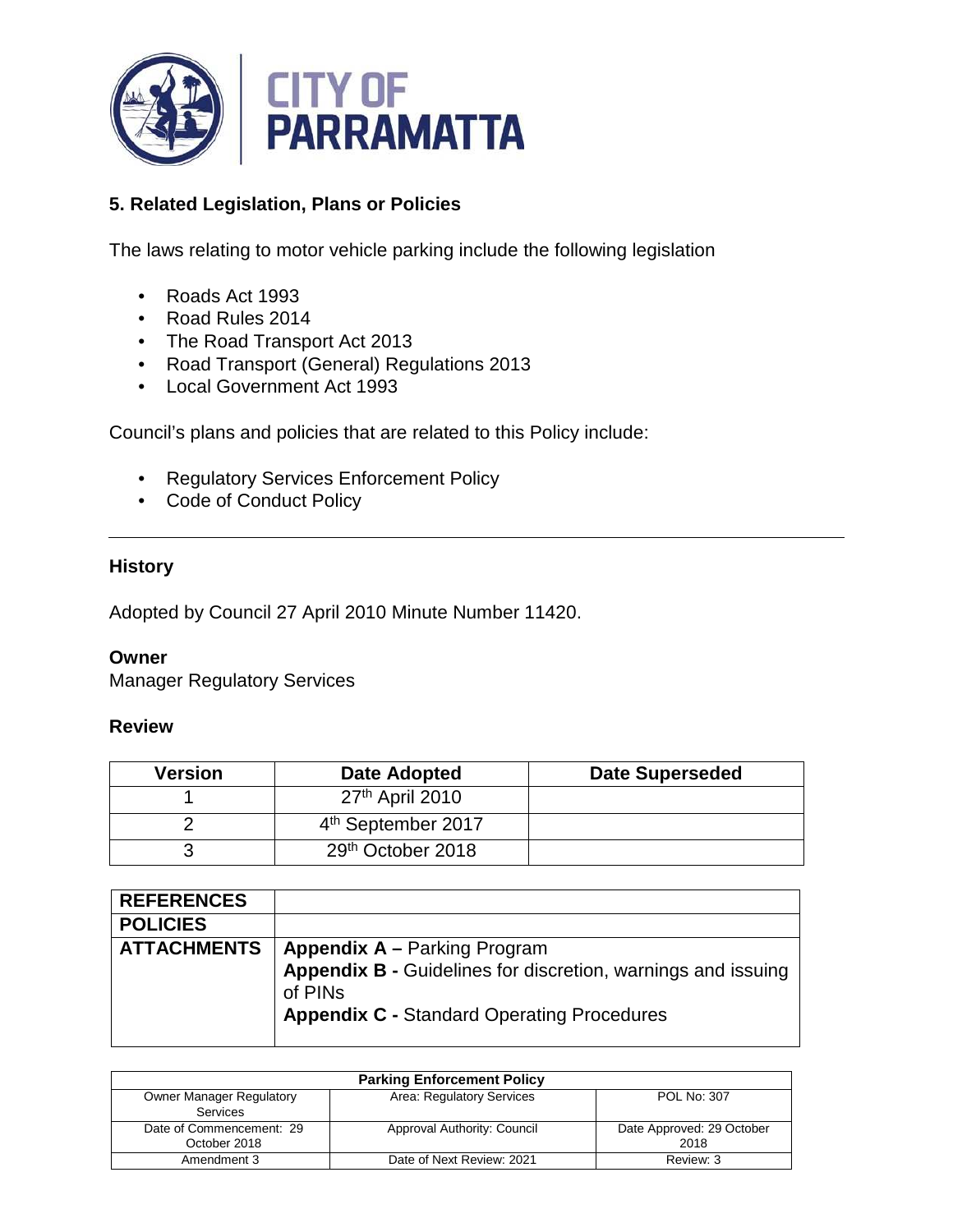

# **APPENDIX A**

### **Parking Programs**

### **Mobility Parking Scheme Program.**

Mobility Parking Schemes (MPS) are schemes authorised by the Road Transport (Safety and Traffic Management) Regulation 1999 that involve permits being issued to persons with a disability to facilitate easier parking arrangements for them.

The aim of this program is to stamp out the misuse by certain motorists who use a permit issued under a MPS that is not their own in order to obtain long term free parking. To validate the identity of permit holders, Council officers are permitted to request to view the permit so they can ascertain it is being used correctly. If it is found that the driver is not the person to whom the permit was issued and that the person to whom the permit was issued is not in the immediate area in which the permit was being used, the Council officer may,

- Complete an RMS report of the incident.
- Issue a PIN to the person who is using the permit contrary to its terms.
- Send the completed report and a copy of the PIN to the RTA fraud unit.
- Confiscate MPS Permit where appropriate

MPS programs may be conducted at times in conjunction with the RMS.

### **School Safety Program**

The aim of this program is to ensure that motor vehicle drivers **do not** park illegally in School Zones. Motor vehicle drivers who disregard parking regulations in School Zones can create dangerous situations for children. Illegally parked vehicles can create blind spots or obstructions to other drivers which may result in the **injury** or **death** of a child.

To demonstrate the seriousness of this issue, higher penalties and greater loss of demerit points for School Zone parking offences were introduced. In line with a State Government directive to NSW councils, Parking Officers and Rangers are required to have a zero tolerance approach to illegal parking offences in School Zones.

| <b>Parking Enforcement Policy</b>           |                             |                                   |  |
|---------------------------------------------|-----------------------------|-----------------------------------|--|
| <b>Owner Manager Regulatory</b><br>Services | Area: Regulatory Services   | POL No: 307                       |  |
| Date of Commencement: 29<br>October 2018    | Approval Authority: Council | Date Approved: 29 October<br>2018 |  |
| Amendment 3                                 | Date of Next Review: 2021   | Review: 3                         |  |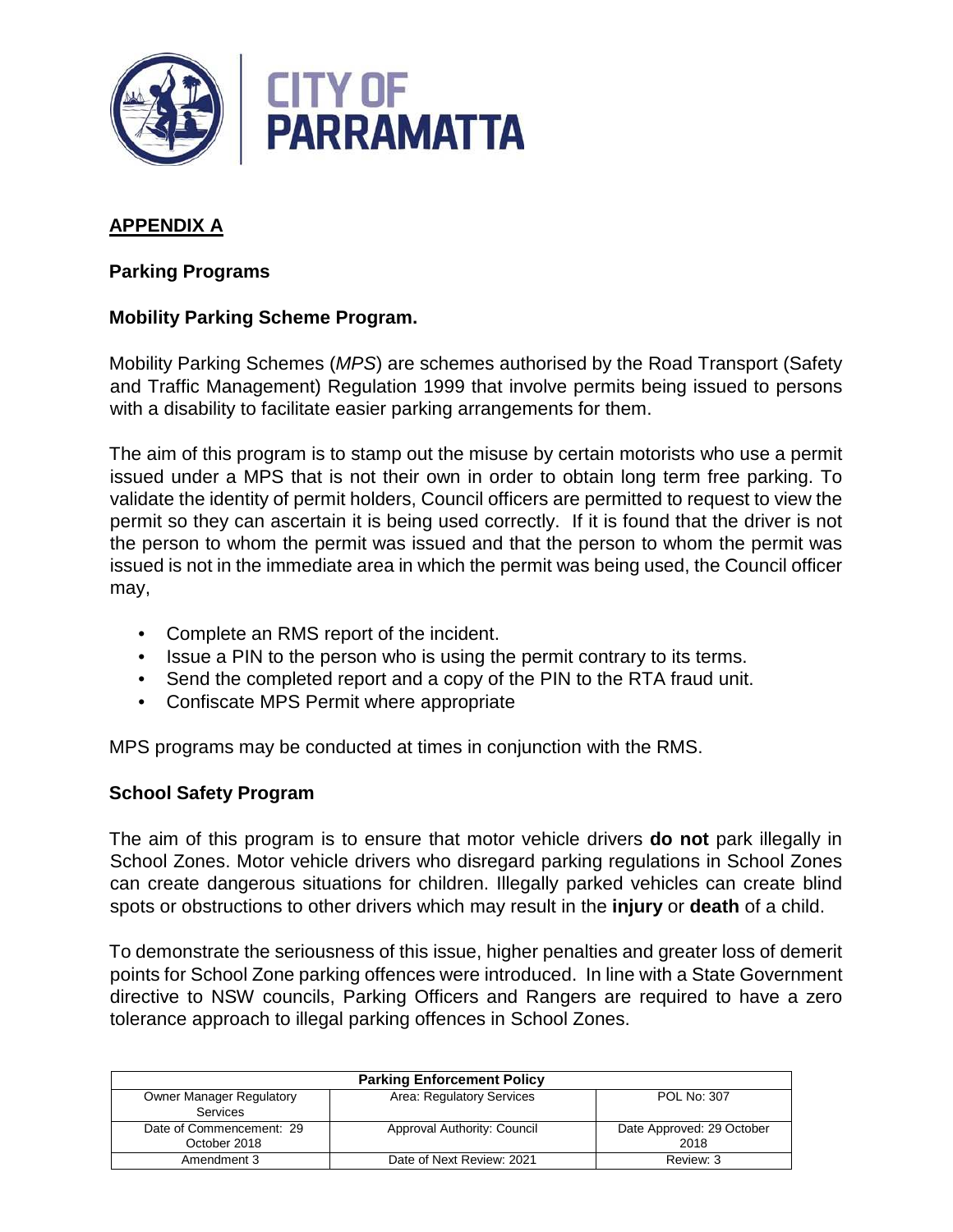

POs and Rangers use a combination of high and low visibility enforcement practices when patrolling School Zones.

## **Complaint Based Program**

Council initiated this program as a result of complaints received in parking infringement related matters. It is an ongoing program that involves Parking Officers and Rangers investigating all complaints and taking appropriate action that may include warnings being issued or PINs being issued.

Complaints are mainly received from residential areas and include issues such as truck and general parking issues, driveway and footpath obstructions. When a complaint is received Council staff will undertake an inspection to determine the appropriate course of action. At times they will identify other breaches occurring that they will need to investigate and enforce. A general issue that arises is the obstruction of footpath areas which is dealt with below.

### **Parking on Nature Strips in streets with Rollback Kerb and Gutter**

Under the Road Rules 2014 it is an offence for a motor vehicle to stop on a path/strip in a built up area unless there are permissible parking signs or a hard bay surface constructed for the purpose of motor vehicle parking.

Whilst it is a requirement that motor vehicle drivers are to comply with the Road Rules 2014, consideration must also be given to the issue of the number of suburban streets within the City of Parramatta LGA where the road surface has been reduced in width and additional kerbing installed such as rollback kerbs.

In Council's Parking Enforcement Policy, the enforcing of the Road Rules 2014 in these situations no action will be taken in relation to motor vehicles which park parallel to the road/kerb in the direction of travel in streets that have had the nature strip area increased in width and the road areas decreased such as areas with rollback kerbing installed, unless specific parking restriction signage has been installed.

The motor vehicles must not interfere with the general use of the footpath area, obstruct sight lines for vehicles using the roadway or cause damage to Council infrastructure which includes the kerb, nature strip, footpath area and underground services.

| <b>Parking Enforcement Policy</b> |                             |                           |  |
|-----------------------------------|-----------------------------|---------------------------|--|
| <b>Owner Manager Regulatory</b>   | Area: Regulatory Services   | POL No: 307               |  |
| Services                          |                             |                           |  |
| Date of Commencement: 29          | Approval Authority: Council | Date Approved: 29 October |  |
| October 2018                      |                             | 2018                      |  |
| Amendment 3                       | Date of Next Review: 2021   | Review: 3                 |  |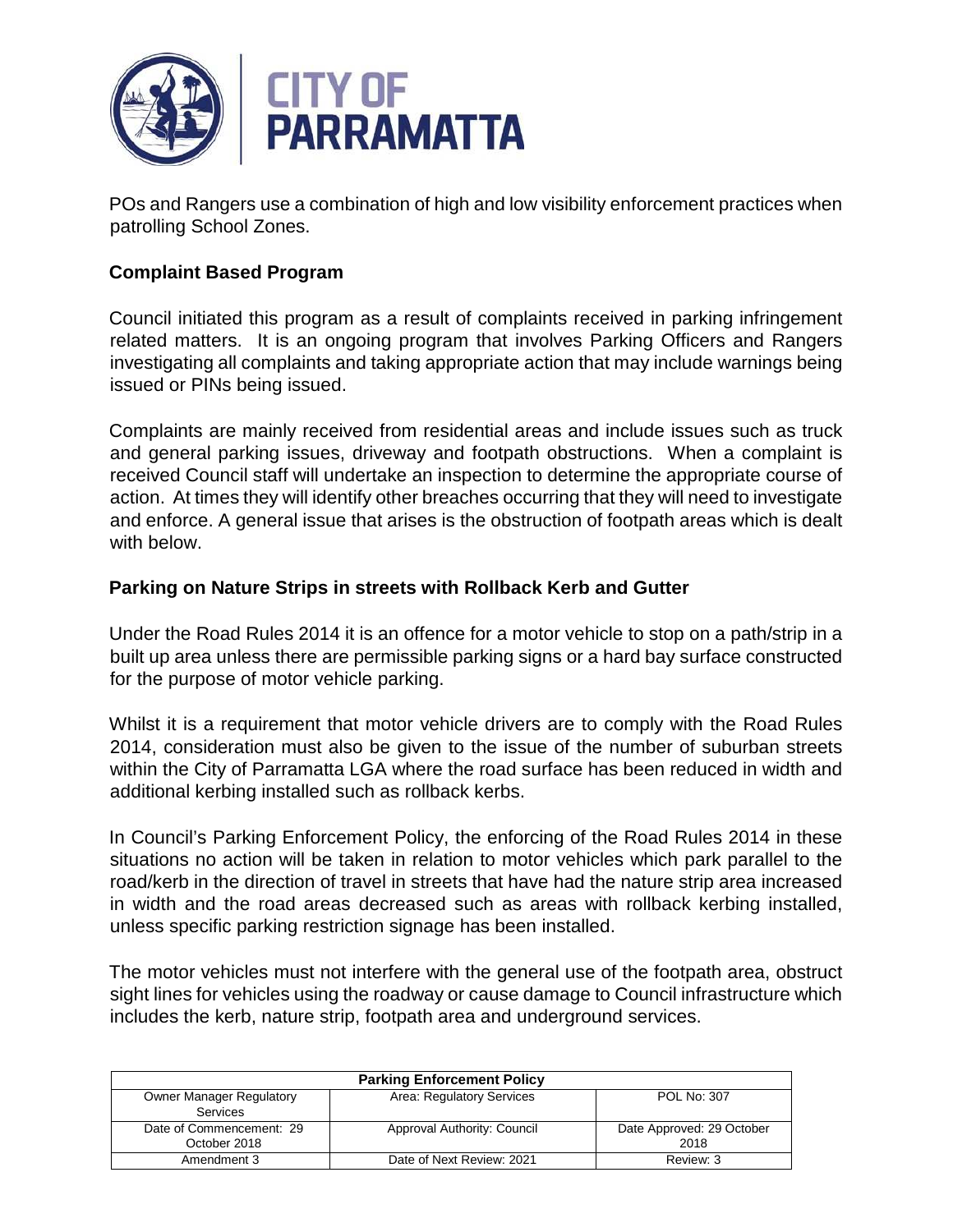

Discretion regarding parking on footpaths is predominantly used in areas with rollback kerbs installed by Council as they clearly define areas with readily available access.

### **Note:**

**Until amended by Council, Parking on Nature Strips will continue to be an offence on ALL streets with roll back kerb in Newington. The current parking regulations and policy as set out by the previous Auburn (now Cumberland) Council will continue to apply.**

See the following diagram for examples, where a motor vehicle is found to be parked not in the manner depicted in the diagram a PIN may be issued. (i.e. the vehicles marked with a "cross")



| <b>Parking Enforcement Policy</b> |                             |                           |  |
|-----------------------------------|-----------------------------|---------------------------|--|
| <b>Owner Manager Regulatory</b>   | Area: Regulatory Services   | POL No: 307               |  |
| <b>Services</b>                   |                             |                           |  |
| Date of Commencement: 29          | Approval Authority: Council | Date Approved: 29 October |  |
| October 2018                      |                             | 2018                      |  |
| Amendment 3                       | Date of Next Review: 2021   | Review: 3                 |  |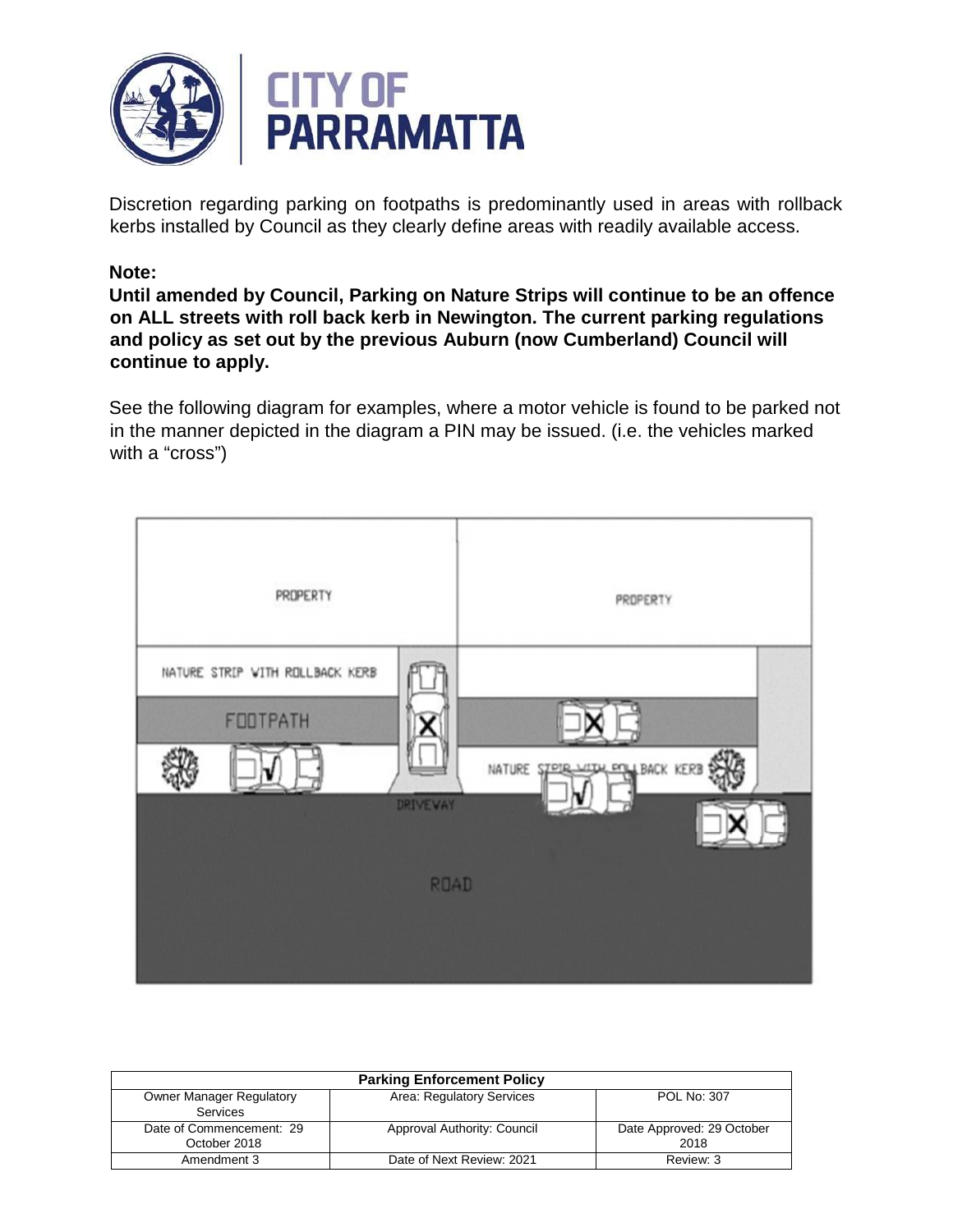

### **APPENDIX B**

**Guidelines for Exercising Discretion in Issuing PINs or Giving Warnings** Generally, the disregard of parking restrictions and regulations by motorists (particularly in problem areas) should attract a penalty so as to operate as a deterrent. In some circumstances it may be prudent for a PO or Ranger to exercise discretion by issuing a formal caution or verbal caution and directing the driver to move on rather than issue a PIN.

It is also essential that each PO and Ranger exercises and demonstrates good judgement in regards to educating the public about parking regulations.

The introduction of hand held technology (Mobile Device's) has provided the means for PO and Rangers to issue a printed caution to vehicle drivers. The information contained on the caution, including offence and motor vehicle details will then be saved to Council's database.

If at a later date the motor vehicle is again found to be illegally parked the database should notify the attending PO or Ranger of the previous caution/offence details. Council considers it reasonable for warnings to be issued once to each vehicle with the same owner in any five-year period where they are electronically recorded.

| <b>Parking Enforcement Policy</b>                  |                             |                                   |  |
|----------------------------------------------------|-----------------------------|-----------------------------------|--|
| <b>Owner Manager Regulatory</b><br><b>Services</b> | Area: Regulatory Services   | POL No: 307                       |  |
| Date of Commencement: 29<br>October 2018           | Approval Authority: Council | Date Approved: 29 October<br>2018 |  |
| Amendment 3                                        | Date of Next Review: 2021   | Review: 3                         |  |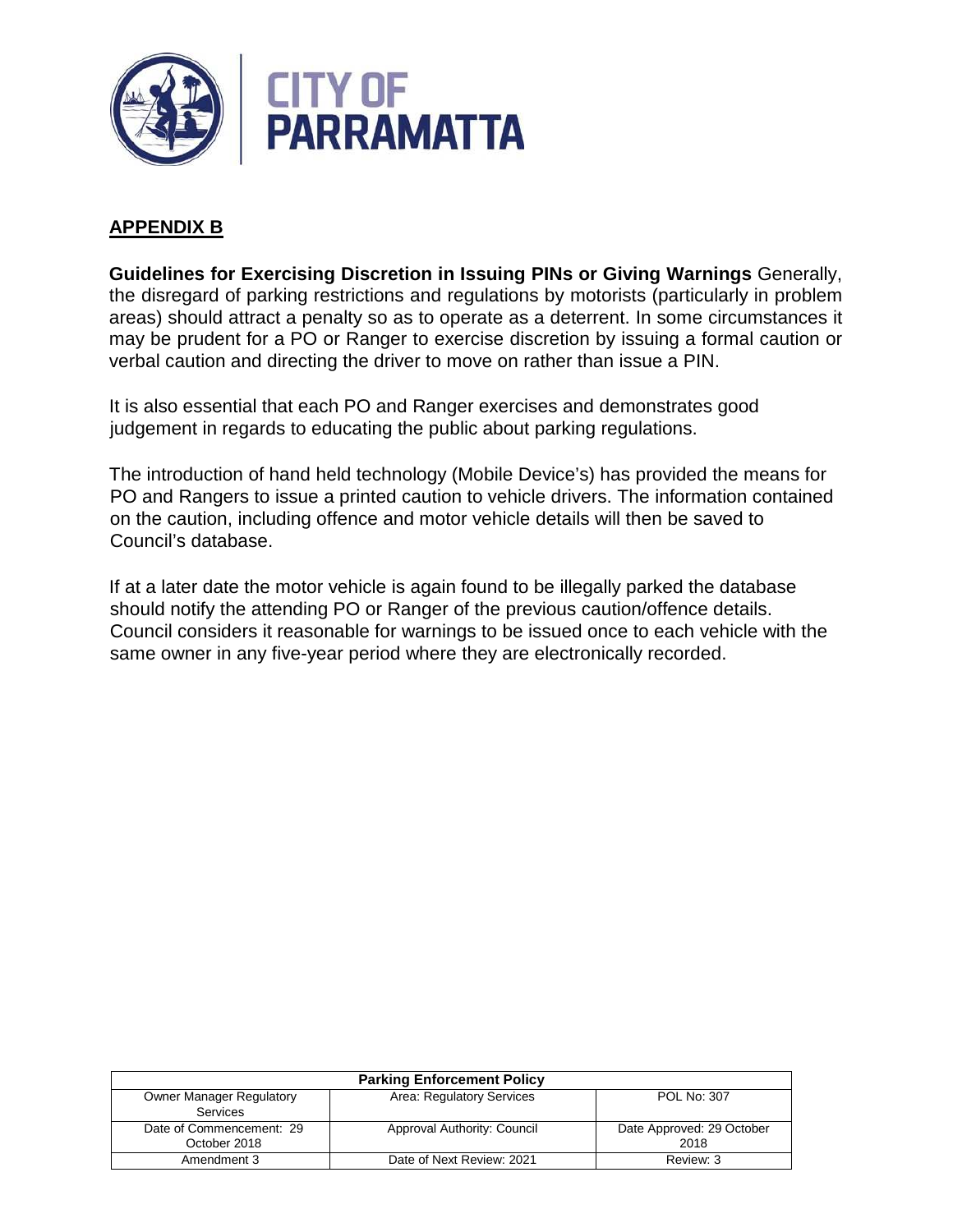

# **APPENDIX C**

# **Standard Operating Procedures for Motor Vehicle Parking Patrols Procedures for Parking Patrol Enforcement**

Efficient and effective parking regulation relies heavily on systematic presence of POs and Rangers. Consistency in enforcement application is the key component in avoiding undue criticism.

Blatant disregard of parking restrictions by motorists particularly in problem areas should always have a penalty issued, unless there are extenuating circumstances.

Leniency is a discretionary option available to all PO and Rangers involved in the enforcement of the laws relating to motor vehicles parking provided that the officer acts in a way that is responsible, professional and ethical.

At all times the following procedures and work practices are to be observed:

- POs and Rangers are to be equipped at all times with relevant equipment for parking patrol duties such as envelopes, chalk/crayon or similar substance, portable radios or hand held devices.
- POs and Rangers are to be appropriately attired (uniform) when conducting parking patrols, including hats.
- PO and Rangers must have portable radio units with them when conducting patrols
- No PO or Ranger shall rest or place their foot on the tyre of a motor vehicle or any other part whilst issuing or preparing an infringement notice.
- No PO or Ranger shall lean or rest any portion of their body on an adjacent motor vehicle whilst issuing or preparing an infringement notice.
- No PO or Ranger shall place chalk/crayon or similar substance on the outside wall of a tyre to determine breaches of the time restriction. All marking shall occur on the tread of the tyre.

| <b>Parking Enforcement Policy</b> |                             |                           |  |
|-----------------------------------|-----------------------------|---------------------------|--|
| <b>Owner Manager Regulatory</b>   | Area: Regulatory Services   | POL No: 307               |  |
| Services                          |                             |                           |  |
| Date of Commencement: 29          | Approval Authority: Council | Date Approved: 29 October |  |
| October 2018                      |                             | 2018                      |  |
| Amendment 3                       | Date of Next Review: 2021   | Review: 3                 |  |